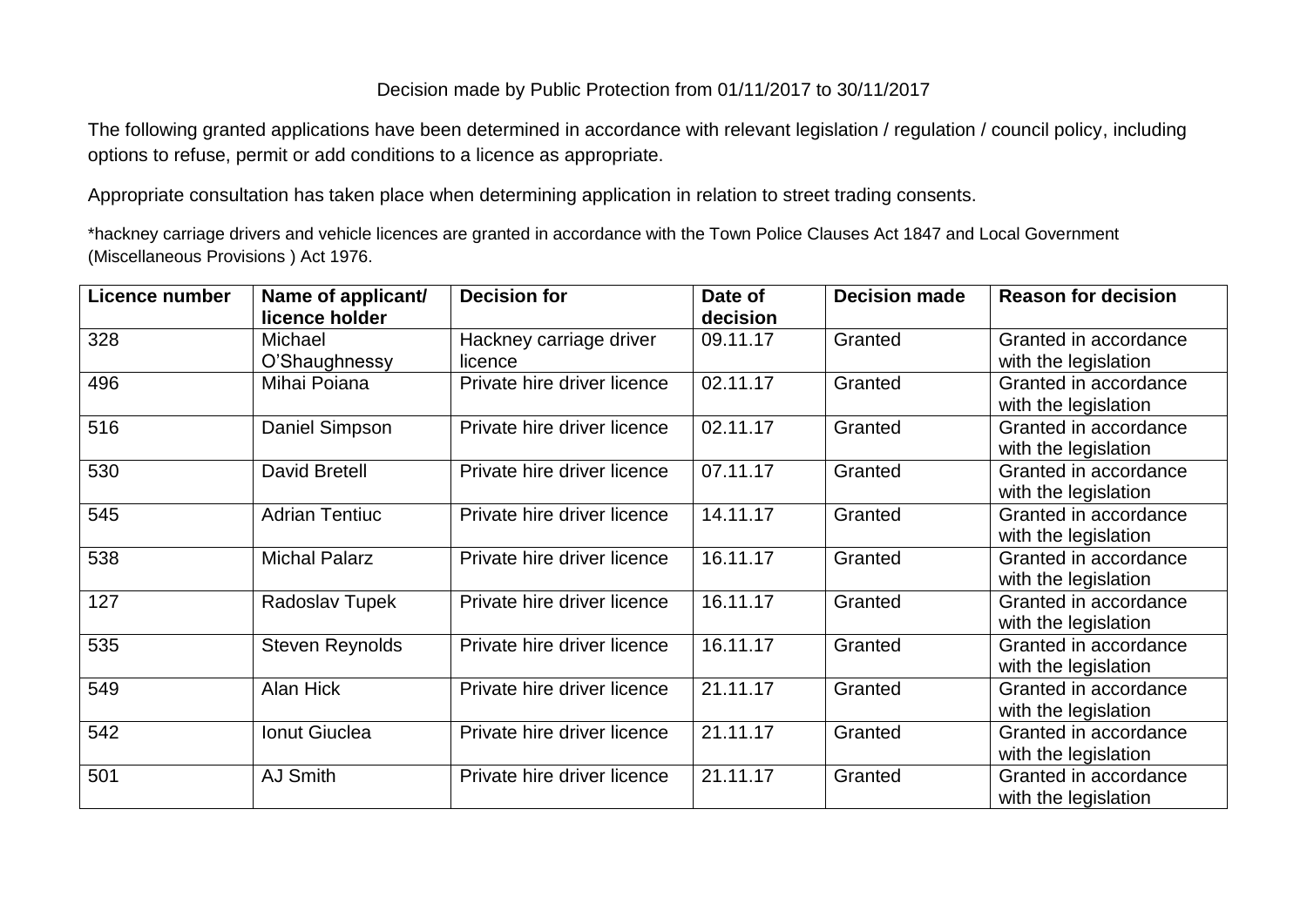| 560     | David Ashford               | Private hire driver licence | 23.11.17              | Granted | Granted in accordance |
|---------|-----------------------------|-----------------------------|-----------------------|---------|-----------------------|
|         |                             |                             |                       |         | with the legislation  |
| 566     | Paul Kilvington             | Private hire driver licence | 30.11.17              | Granted | Granted in accordance |
|         |                             |                             |                       |         | with the legislation  |
| 499     | Kenneth Kennedy             | Private hire driver licence | 02.11.17              | Granted | Granted in accordance |
|         |                             |                             |                       |         | with the legislation  |
| 498     | <b>Bilal Iqbal</b>          | Private hire driver licence | $\overline{02.11.17}$ | Granted | Granted in accordance |
|         |                             |                             |                       |         | with the legislation  |
| 392     | <b>Bilal Iqbal</b>          | Private hire driver licence | 02.11.17              | Granted | Granted in accordance |
|         |                             |                             |                       |         | with the legislation  |
| 336     | <b>David Brettell</b>       | Private hire driver licence | 07.11.17              | Granted | Granted in accordance |
|         |                             |                             |                       |         | with the legislation  |
| 345     | Darral Alexander            | Private hire driver licence | 07.11.17              | Granted | Granted in accordance |
|         |                             |                             |                       |         | with the legislation  |
| 330     | Radoslav Tupek              | Private hire driver licence | 16.11.17              | Granted | Granted in accordance |
|         |                             |                             |                       |         | with the legislation  |
| 815     | <b>Stephen Forrester</b>    | Private hire driver licence | 17.11.17              | Granted | Granted in accordance |
|         |                             |                             |                       |         | with the legislation  |
| 318     | Proximo Ltd                 | Private hire driver licence | 21.11.17              | Granted | Granted in accordance |
|         |                             |                             |                       |         | with the legislation  |
| 443     | <b>Christopher Stables</b>  | Private hire driver licence | 23.11.17              | Granted | Granted in accordance |
|         |                             |                             |                       |         | with the legislation  |
| 394     | <b>Central Cab Care Ltd</b> | Private hire driver licence | 24.11.17              | Granted | Granted in accordance |
|         |                             |                             |                       |         | with the legislation  |
| 326     | Streamline (York) Ltd       | Private hire driver licence | 30.11.17              | Granted | Granted in accordance |
|         |                             |                             |                       |         | with the legislation  |
| 349     | 34 Cars Ltd                 | Private hire driver licence | 30.11.17              | Granted | Granted in accordance |
|         |                             |                             |                       |         | with the legislation  |
| 20/2017 | <b>Keith Hall</b>           | Private hire driver licence | 23.11.17              | Granted | Granted in accordance |
|         |                             |                             |                       |         | with the legislation  |
| 059060  | <b>Wael Mikhaiel</b>        | <b>Personal Licence</b>     | 08.11.17              | Granted | Granted in accordance |
|         |                             |                             |                       |         | with the legislation  |
| 059695  | Gemma Anderson-             | <b>Personal Licence</b>     | 09.11.17              | Granted | Granted in accordance |
|         | Weston                      |                             |                       |         | with the legislation  |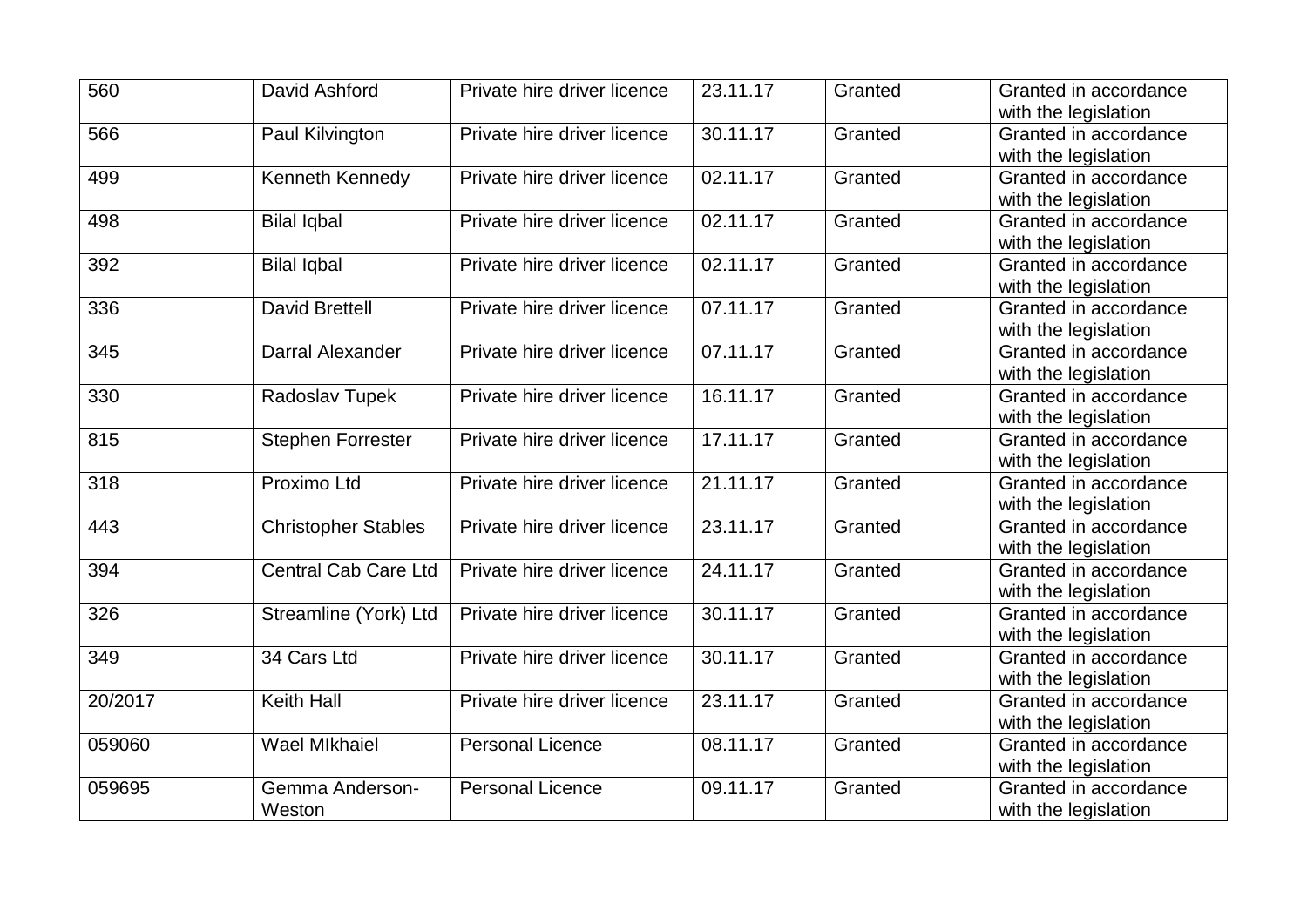| 059712 | Katrina Barton          | <b>Personal Licence</b> | 09.11.17 | Granted | Granted in accordance |
|--------|-------------------------|-------------------------|----------|---------|-----------------------|
|        |                         |                         |          |         | with the legislation  |
| 059697 | Lee Bell                | <b>Personal Licence</b> | 09.11.17 | Granted | Granted in accordance |
|        |                         |                         |          |         | with the legislation  |
| 059699 | David Bolwell           | <b>Personal Licence</b> | 09.11.17 | Granted | Granted in accordance |
|        |                         |                         |          |         | with the legislation  |
| 059693 | Emma Canavan            | <b>Personal Licence</b> | 09.11.17 | Granted | Granted in accordance |
|        |                         |                         |          |         | with the legislation  |
| 059694 | <b>Chelsea Elliott-</b> | <b>Personal Licence</b> | 09.11.17 | Granted | Granted in accordance |
|        | Wakefield               |                         |          |         | with the legislation  |
| 059069 | <b>James Mannell</b>    | <b>Personal Licence</b> | 09.11.17 | Granted | Granted in accordance |
|        |                         |                         |          |         | with the legislation  |
| 059701 | <b>Fiona Hill</b>       | <b>Personal Licence</b> | 09.11.17 | Granted | Granted in accordance |
|        |                         |                         |          |         | with the legislation  |
| 059702 | Alexander Horsman       | <b>Personal Licence</b> | 09.11.17 | Granted | Granted in accordance |
|        |                         |                         |          |         | with the legislation  |
| 059703 | Kathryn Gladders        | <b>Personal Licence</b> | 09.11.17 | Granted | Granted in accordance |
|        |                         |                         |          |         | with the legislation  |
| 059705 | Stacey Gatfield         | <b>Personal Licence</b> | 09.11.17 | Granted | Granted in accordance |
|        |                         |                         |          |         | with the legislation  |
| 059696 | <b>Bethan Cole</b>      | <b>Personal Licence</b> | 09.11.17 | Granted | Granted in accordance |
|        |                         |                         |          |         | with the legislation  |
| 059778 | <b>Grant Farnham</b>    | <b>Personal Licence</b> | 13.11.17 | Granted | Granted in accordance |
|        |                         |                         |          |         | with the legislation  |
| 059782 | <b>Claire Marsh</b>     | <b>Personal Licence</b> | 16.11.17 | Granted | Granted in accordance |
|        |                         |                         |          |         | with the legislation  |
| 059773 | <b>Matthew Lewis</b>    | <b>Personal Licence</b> | 16.11.17 | Granted | Granted in accordance |
|        |                         |                         |          |         | with the legislation  |
| 059781 | Jeremy Cliff            | <b>Personal Licence</b> | 16.11.17 | Granted | Granted in accordance |
|        |                         |                         |          |         | with the legislation  |
| 059777 | <b>Thomas Bell</b>      | <b>Personal Licence</b> | 16.11.17 | Granted | Granted in accordance |
|        |                         |                         |          |         | with the legislation  |
| 059846 | <b>Collin Cummings</b>  | <b>Personal Licence</b> | 24.11.17 | Granted | Granted in accordance |
|        |                         |                         |          |         | with the legislation  |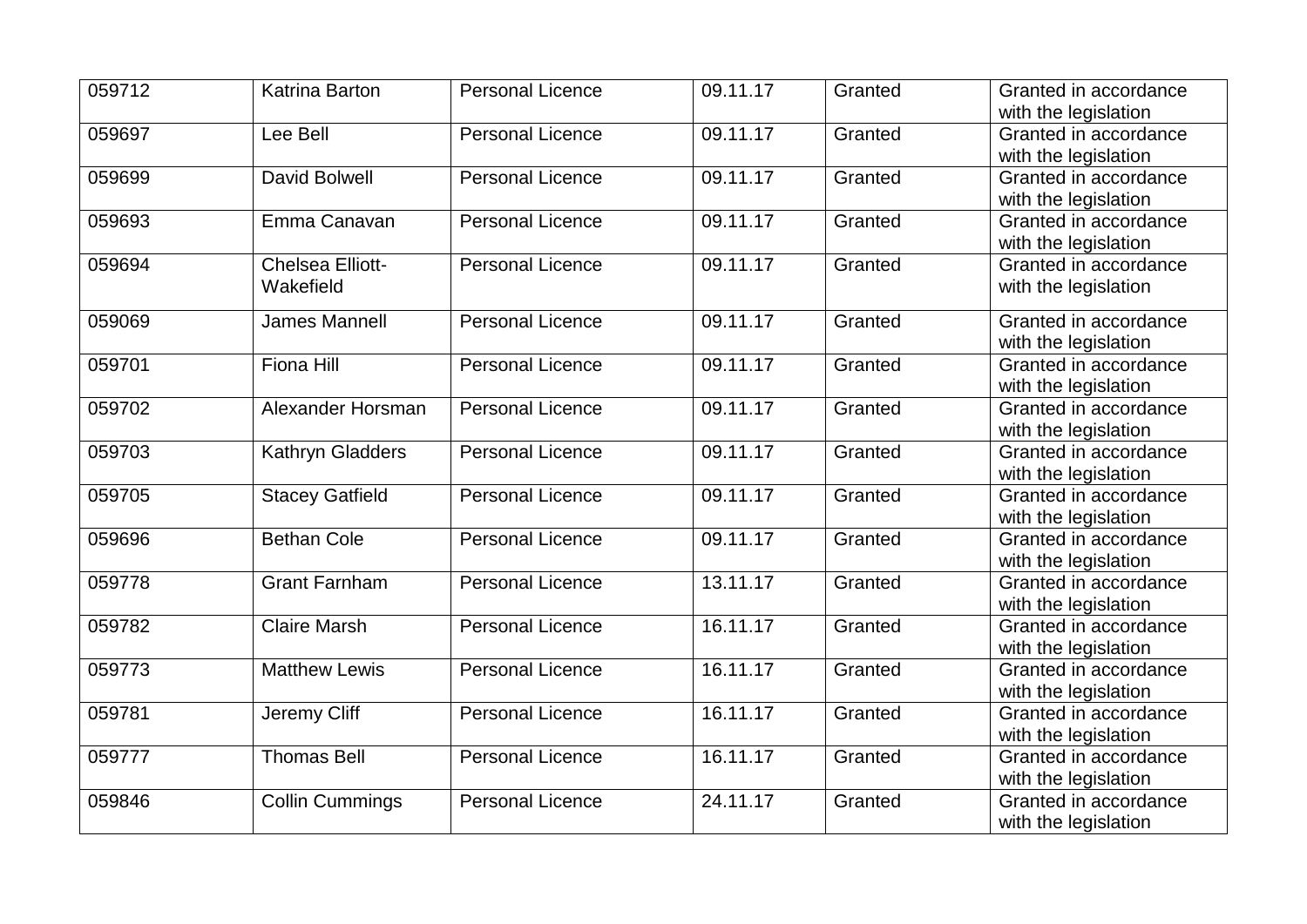| 059816 | Michael Anderson           | <b>Personal Licence</b>          | 24.11.17 | Granted | Granted in accordance |
|--------|----------------------------|----------------------------------|----------|---------|-----------------------|
|        |                            |                                  |          |         | with the legislation  |
| 059897 | Simon Johnson              | <b>Personal Licence</b>          | 30.11.17 | Granted | Granted in accordance |
|        |                            |                                  |          |         | with the legislation  |
| 059900 | Kate Irving                | <b>Personal Licence</b>          | 30.11.17 | Granted | Granted in accordance |
|        |                            |                                  |          |         | with the legislation  |
| 059742 | Mark Lewin                 | Home Boarding                    | 17.11.17 | Granted | Granted in accordance |
|        |                            |                                  |          |         | with the legislation  |
| 059741 | <b>Gerald Colebeck</b>     | Home Boarding                    | 17.11.17 | Granted | Granted in accordance |
|        |                            |                                  |          |         | with the legislation  |
| 059427 | Malmaison, Rougier         | <b>Premise Licence</b>           | 03.11.17 | Granted | Granted in accordance |
|        | <b>Street</b>              |                                  |          |         | with the legislation  |
| 058774 | Circles Cafe, Lendal       | <b>Premise Licence</b>           | 03.11.17 | Granted | Granted in accordance |
|        |                            |                                  |          |         | with the legislation  |
| 059320 | Deighton Lodge,            | <b>Premise Licence</b>           | 09.11.17 | Granted | Granted in accordance |
|        | <b>Rush Farm</b>           |                                  |          |         | with the legislation  |
| 059506 | FortyFive Limited,         | <b>Premise Licence</b>           | 16.11.17 | Granted | Granted in accordance |
|        | Micklegate                 |                                  |          |         | with the legislation  |
| 059071 | Bean on the Green,         | <b>Premise Licence</b>           | 22.11.17 | Granted | Granted in accordance |
|        | <b>East Parade</b>         |                                  |          |         | with the legislation  |
| 009508 | Spare Stores, Clifton      | <b>Premise Licence Variation</b> | 27.11.17 | Granted | Granted in accordance |
|        |                            |                                  |          |         | with the legislation  |
| 009089 | Nagshead,                  | <b>Minor Variation</b>           | 07.11.17 | Granted | Granted in accordance |
|        | Micklegate                 |                                  |          |         | with the legislation  |
| 058106 | The Ivy, St Helens         | <b>Minor Variation</b>           | 13.11.17 | Granted | Granted in accordance |
|        | Square                     |                                  |          |         | with the legislation  |
| 009613 | The Grange Hotel,          | <b>Minor Variation</b>           | 15.11.17 | Granted | Granted in accordance |
|        | Clifton                    |                                  |          |         | with the legislation  |
| 058743 | Lil's Bar & Bistro,        | <b>Minor Variation</b>           | 24.11.17 | Granted | Granted in accordance |
|        | <b>Kings Staith</b>        |                                  |          |         | with the legislation  |
| 059749 | <b>Our Ladies Church</b>   | <b>Lottery Licence</b>           | 16.11.17 | Granted | Granted in accordance |
|        | Acomb                      |                                  |          |         | with the legislation  |
| 059780 | The Micklegate             | Lottery Licence                  | 16.11.17 | Granted | Granted in accordance |
|        | <b>Business Initiative</b> |                                  |          |         | with the legislation  |